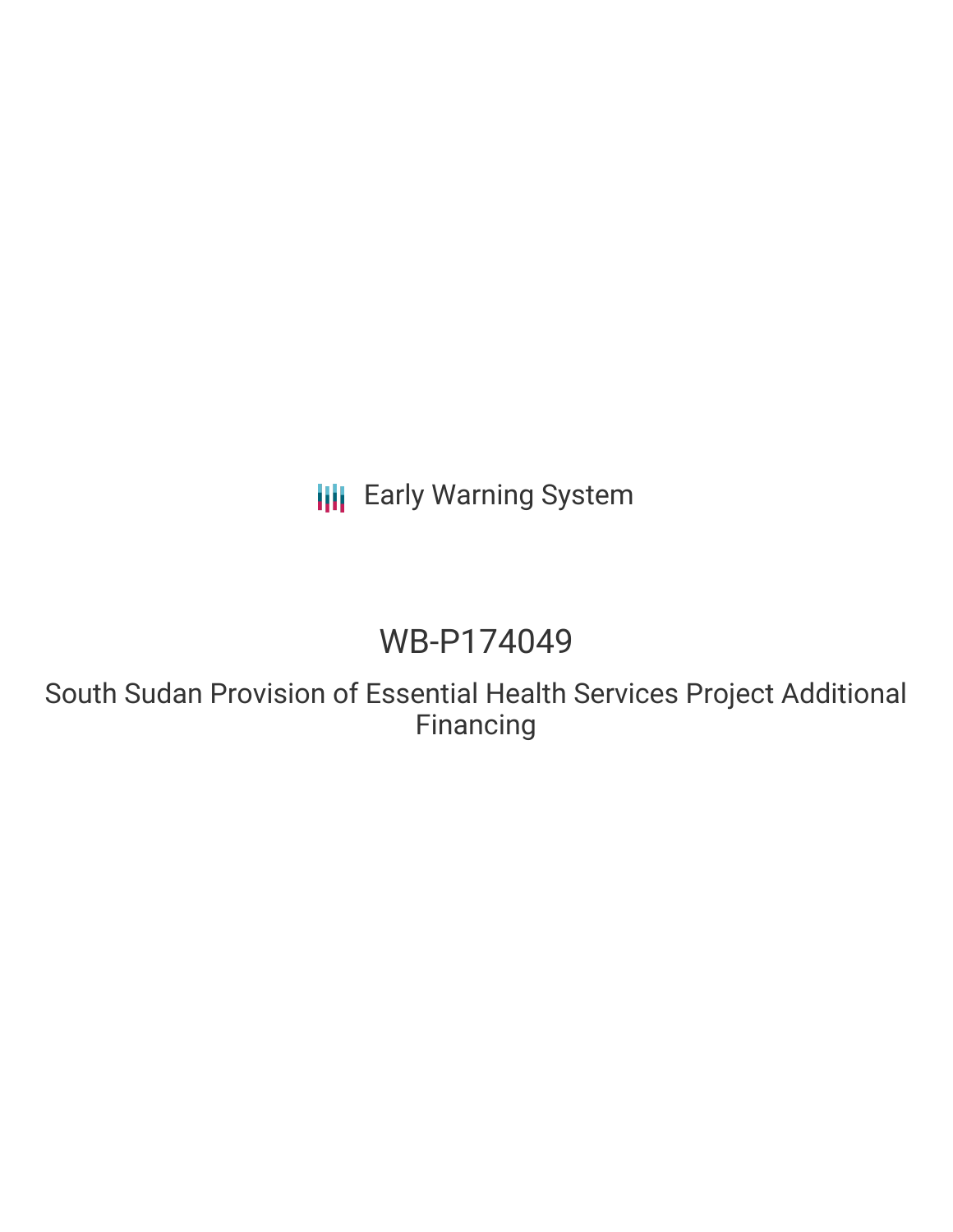

# Ш

# Early Warning System South Sudan Provision of Essential Health Services Project Additional Financing

#### **Quick Facts**

| <b>Countries</b>               | South Sudan                 |
|--------------------------------|-----------------------------|
| <b>Financial Institutions</b>  | World Bank (WB)             |
| <b>Status</b>                  | Proposed                    |
| <b>Bank Risk Rating</b>        | U                           |
| <b>Voting Date</b>             | 2020-06-16                  |
| <b>Borrower</b>                | Government of South Sudan   |
| <b>Sectors</b>                 | <b>Education and Health</b> |
| <b>Investment Amount (USD)</b> | $$5.00$ million             |
| <b>Project Cost (USD)</b>      | $$5.00$ million             |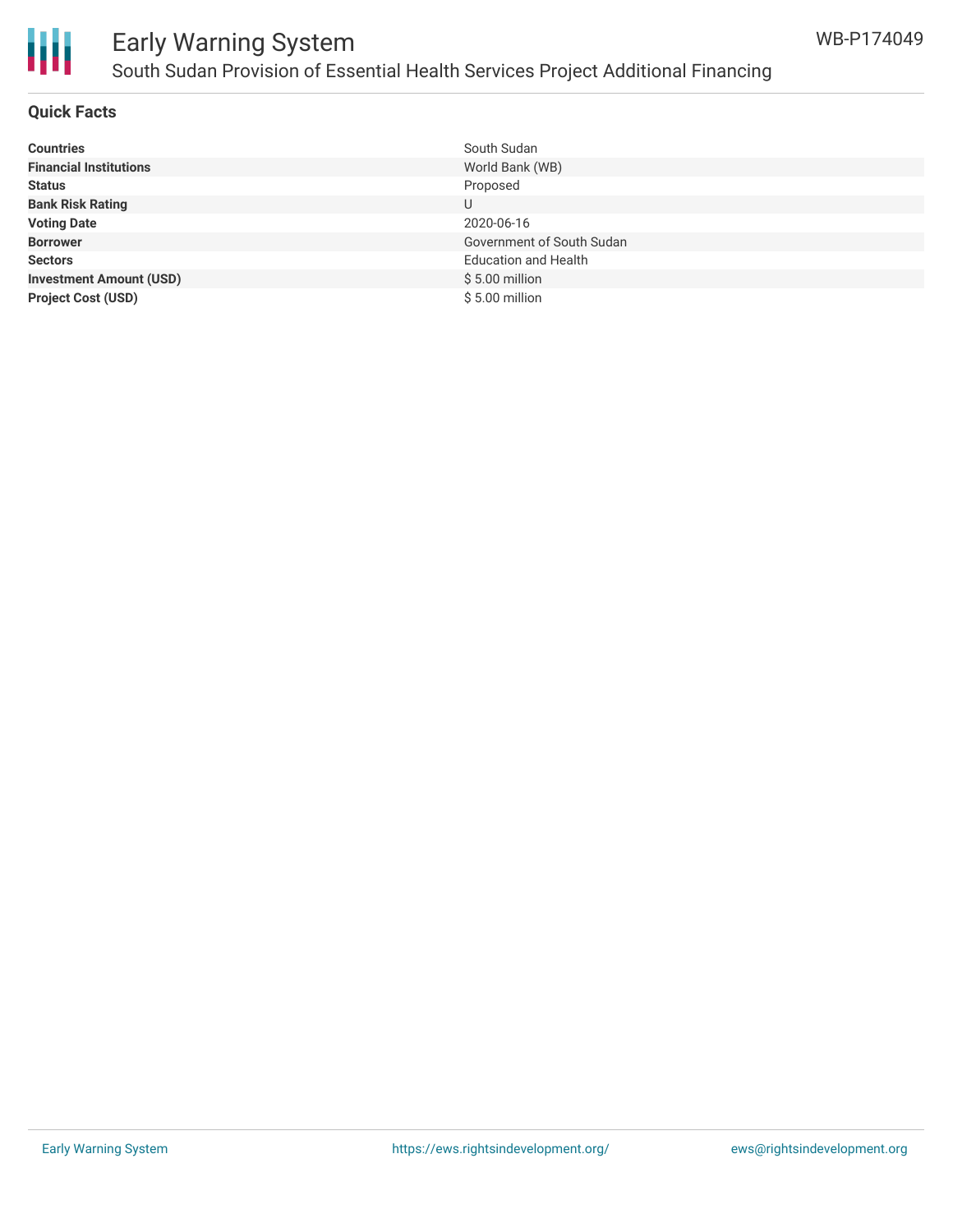

## Early Warning System South Sudan Provision of Essential Health Services Project Additional Financing

#### **Project Description**

No project information available at the time of disclosure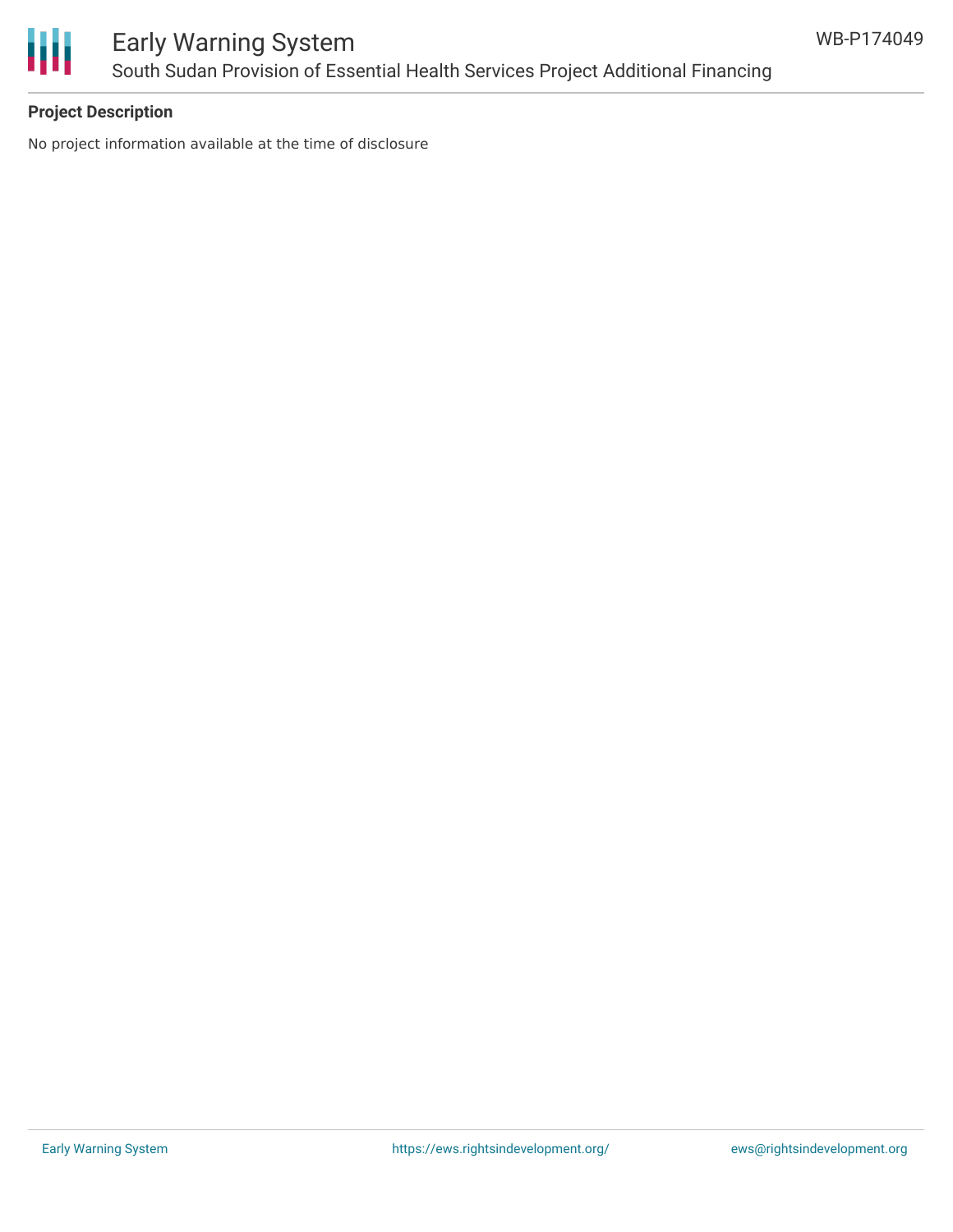

### Early Warning System South Sudan Provision of Essential Health Services Project Additional Financing

#### **Investment Description**

World Bank (WB)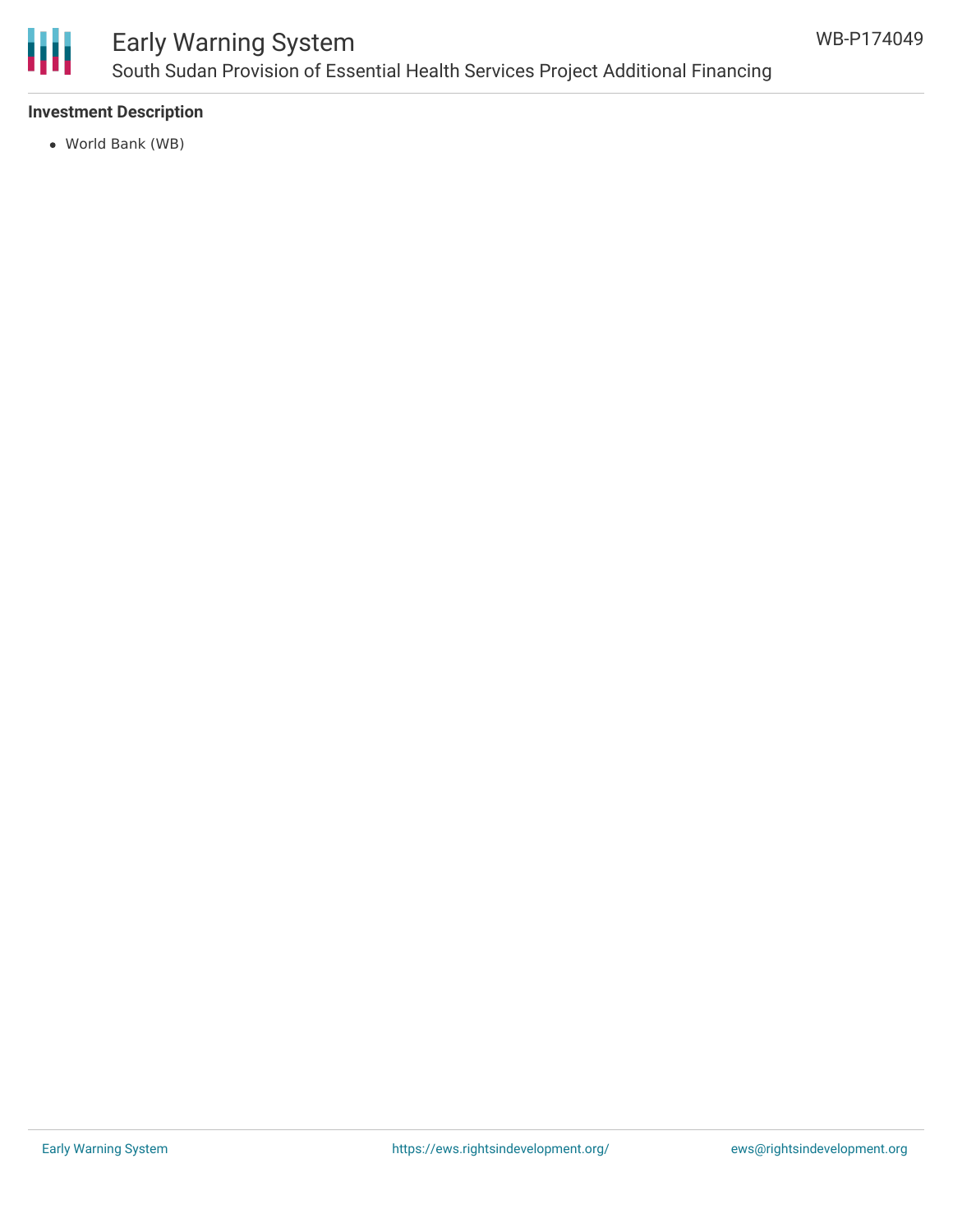

#### **Contact Information**

Moustafa Mohamed ElSayed Mohamed Abdalla, Paul Jacob Robyn

ACCOUNTABILITY MECHANISM OF WORLD BANK

The World Bank Inspection Panel is the independent complaint mechanism and fact-finding body for people who believe they are likely to be, or have been, adversely affected by a World Bank-financed project. If you submit a complaint to the Inspection Panel, they may investigate to assess whether the World Bank is following its own policies and procedures for preventing harm to people or the environment. You can contact the Inspection Panel or submit a complaint by emailing ipanel@worldbank.org. You can learn more about the Inspection Panel and how to file a complaint at: https://www.inspectionpanel.org.